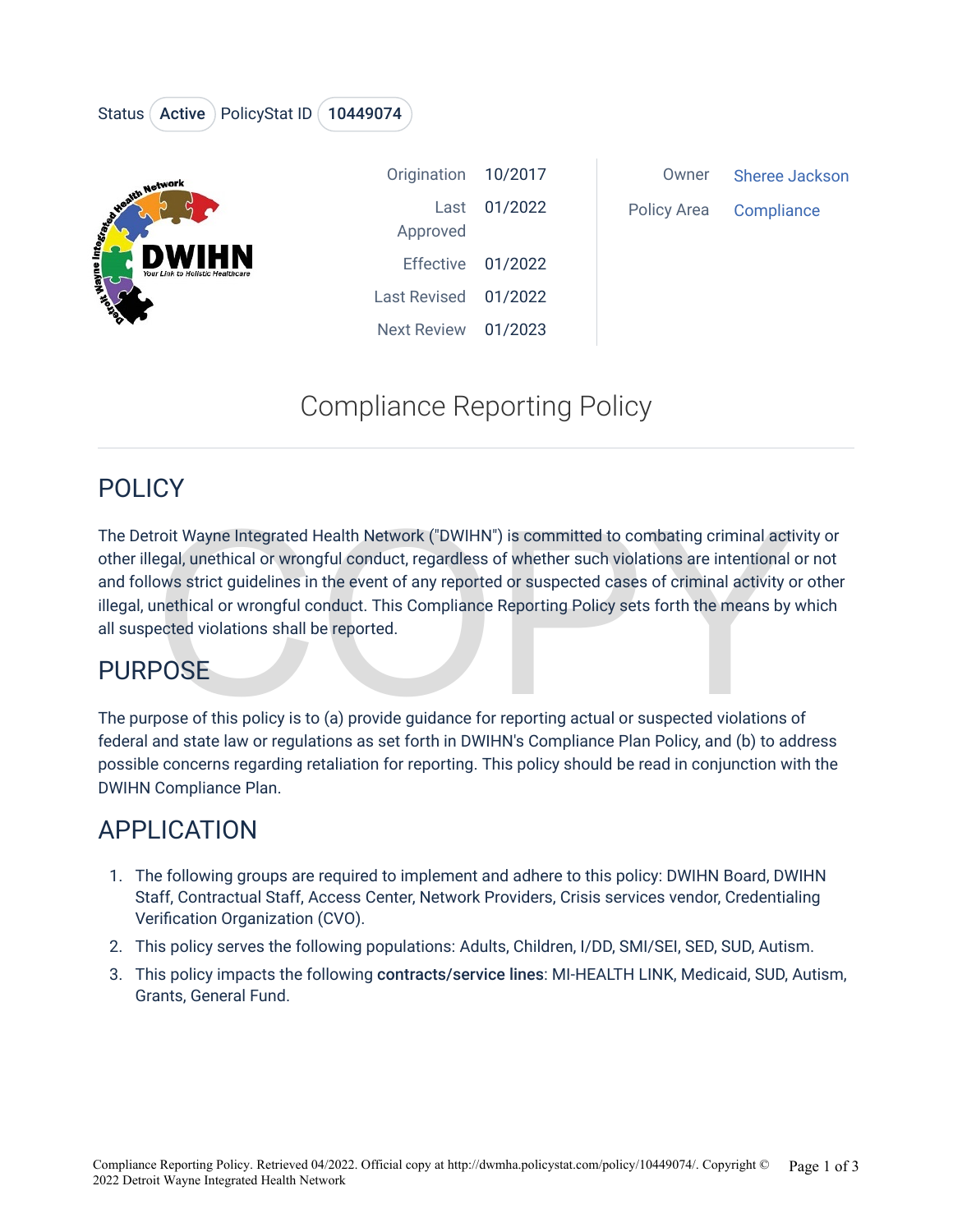## **KEYWORDS**

#### **STANDARDS**

- 1. Reporting of Known or Suspected Violations. An individual, who may, in the course of their activities, observe actual or suspected violations of federal or state laws or regulations, including possible criminal activity or other illegal, unethical or wrongful conduct, regardless of whether such violations are intentional or not, are required to promptly report such situations. It is important that such situations be brought to the attention of the DWIHN Corporate Compliance Office promptly, in order that an appropriate investigation may be undertaken and resolution achieved.
- 2. Non-Retaliation/Non-Retribution. No individual who in good faith reports an actual or suspected violation of law as set forth in the Compliance Plan shall experience any retaliation or retribution as a result of such reporting, regardless of whether or not, upon investigation, a violation is found to have occurred. Retaliation, itself, is a violation of the DWIHN Compliance Plan, which will not be tolerated and must be reported immediately.
	- 1. Reports of retaliation or retribution will be investigated thoroughly and expeditiously and will, if appropriate, result in disciplinary action, up to and including termination of employment.
	- Example the procedure of a violation was knowingly fabricated, knowingly exagge<br>policy if his or her allegation of a violation was knowingly fabricated, knowingly exagge<br>or otherwise distorted to adversely affect another p 2. A reporting party will not be afforded the protection of this non-retaliation/non- retribution policy if his or her allegation of a violation was knowingly fabricated, knowingly exaggerated, or otherwise distorted to adversely affect another person or to protect the reporting party.
- 3. An individual shall report all compliance concerns, including observed actual or suspected violations of federal or state laws or regulations, in any of the following ways:
	- 1. Directly to their supervisor or the Corporate Compliance Officer.
	- 2. To the DWIHN Compliance Hotline (313-833-3502), for anonymous and confidential reporting to the extent provided by law.
	- 3. In writing to the Corporate Compliance Officer:

Attn: Corporate Compliance Officer Detroit Wayne Integrated Health Network 707 W. Milwaukee, Detroit MI, 48202

OR

- 4. VIA EMAIL: [compliance@dwihn.org](mailto:compliance@dwihn.org)
- 5. to the state's Office of Inspector General: Michigan Department of Health and Human Services Office of Inspector General PO Box 30062 Lansing, MI 48909 Ph: 855-MI-Fraud (643-7283).
- 6. All complaints will be investigated. If any questions arise concerning whether any particular action is proper under the Compliance Plan, or other DWIHN compliance policies, they should be brought to the employees' supervisor or the Corporate Compliance Officer for clarification. If for any reason an individual is uncomfortable in bringing his or her compliance issue or